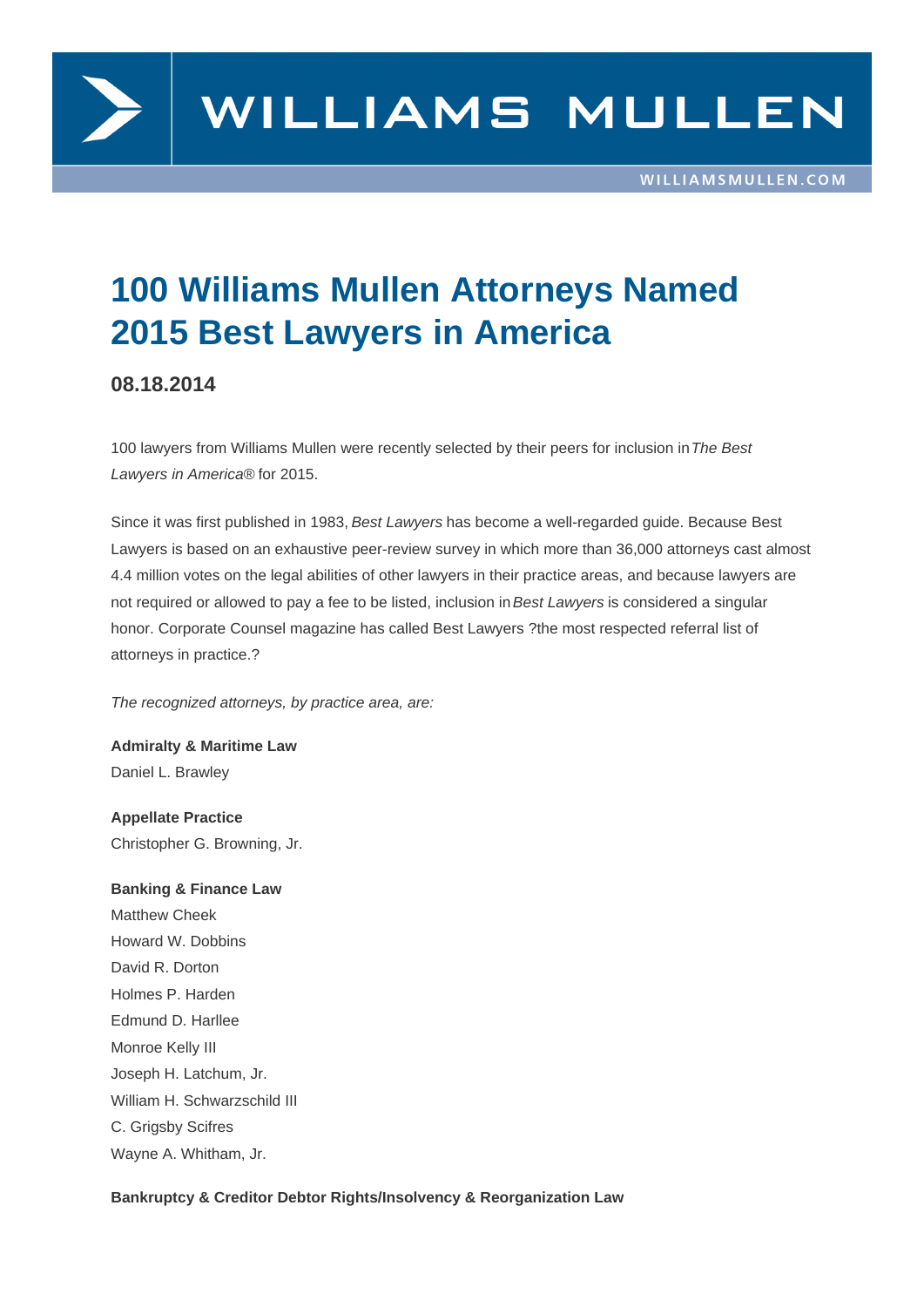Paul Bliley Holmes P. Harden Monroe Kelly III Joseph Mayes William H. Schwarzschild III C. Grigsby Scifres

#### **Bet-the-Company Litigation**

M. Keith Kapp Stephen G. Test

#### **Commercial Litigation**

William D. Bayliss George H. Bowles Daniel L. Brawley Turner A. Broughton John D. Burns William F. Devine Calvin W. Fowler, Jr. Charles E. James, Jr. M. Keith Kapp Gilbert C. Laite III Elizabeth Davenport Scott William L. Stauffer, Jr. Stephen G. Test John L. Walker III Camden R. Webb

#### **Construction Law**

Robert K. Cox Gilbert C. Laite III Stephen G. Test

#### **Copyright Law**

Craig L. Mytelka

## **Corporate Compliance Law** Robert C. Nusbaum

# **Corporate Governance Law** Robert C. Nusbaum

#### **Corporate Law**

R. Brian Ball Wyatt S. Beazley IV Gregory R. Bishop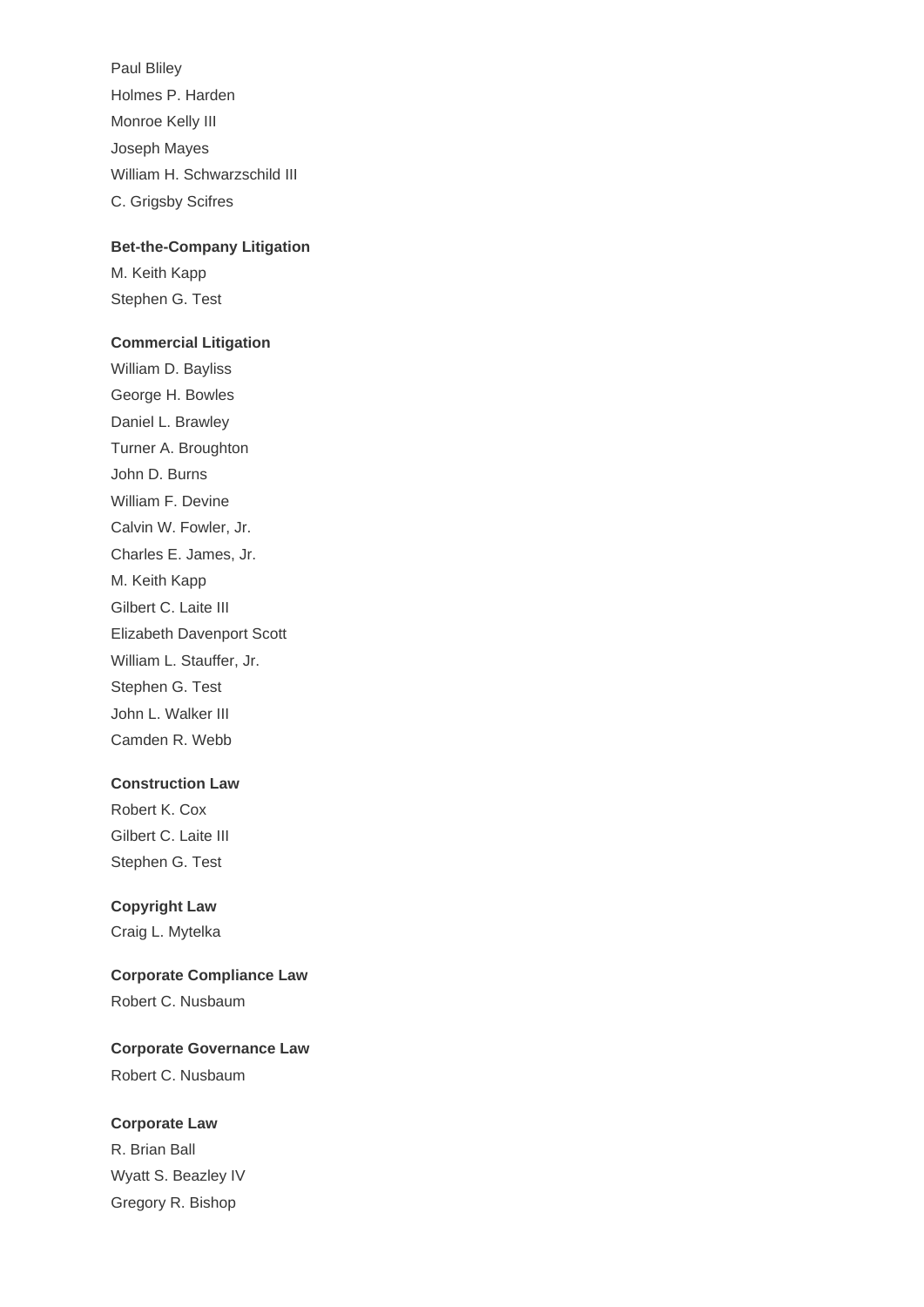Stephen W. Burke David L. Dallas, Jr. Patrick C. Devine, Jr. Howard W. Dobbins Thomas R. Frantz Patrick O. Gottschalk Randolph H. Lickey Robert C. Nusbaum John M. Paris, Jr. David F. Paulson, Jr. Julious P. Smith, Jr. Thomas E. Snyder Aaron G. Spencer Albert J. Taylor, Jr. J. Robert Tyler III Theron M. VanDusen

#### **Criminal Defense: White-Collar**

William D. Bayliss

#### **Eminent Domain & Condemnation Law**

Robert C. Nusbaum

#### **Employee Benefits (ERISA) Law**

Catherine M. Marriott Mark S. Thomas

#### **Employment Law-Management**

David C. Burton Lynn F. Jacob Michael C. Lord James V. Meath Douglas Nabhan Sara Rafal Mark S. Thomas

#### **Energy Law**

M. Keith Kapp William L. Nusbaum

#### **Entertainment Law-Music**

Philip H. Goodpasture

#### **Environmental Law**

William A. Anderson II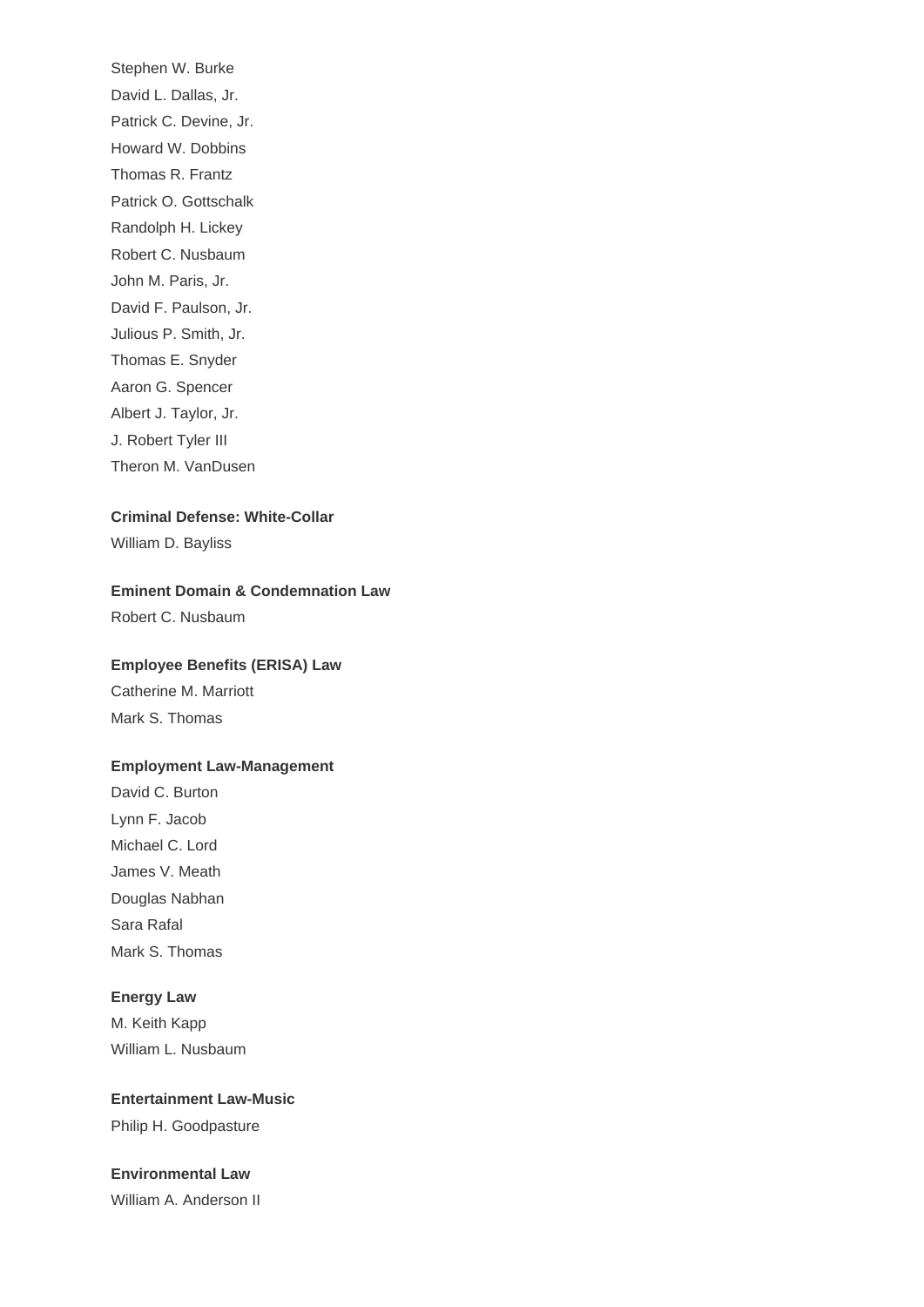Amos C. Dawson III Channing J. Martin

#### **Financial Services Regulation Law**

Howard W. Dobbins Robert D. Perrow

#### **Franchise Law**

Sandy T. Tucker

#### **Government Relations Practice**

Ralph L. Axselle, Jr. Reginald N. Jones Charles B. Neely, Jr.

#### **Health Care Law**

Wyatt S. Beazley IV Patrick C. Devine, Jr. Arlene J. Diosegy Malcolm E. Ritsch, Jr. Lawrence R. Siegel

#### **Immigration Law**

Eliot Norman

## **International Trade & Finance Law**

Thomas B. McVey

#### **Labor Law-Management**

David C. Burton Lynn F. Jacob James V. Meath Douglas Nabhan Mark S. Thomas Laura D. Windsor

#### **Land Use & Zoning Law**

Ralph L. Axselle, Jr. Howard E. Gordon Gilbert C. Laite III Valerie Wagner Long

# **Legal Malpractice Law-Defendants** M. Keith Kapp

#### **Legal Malpractice Law-Plaintiffs**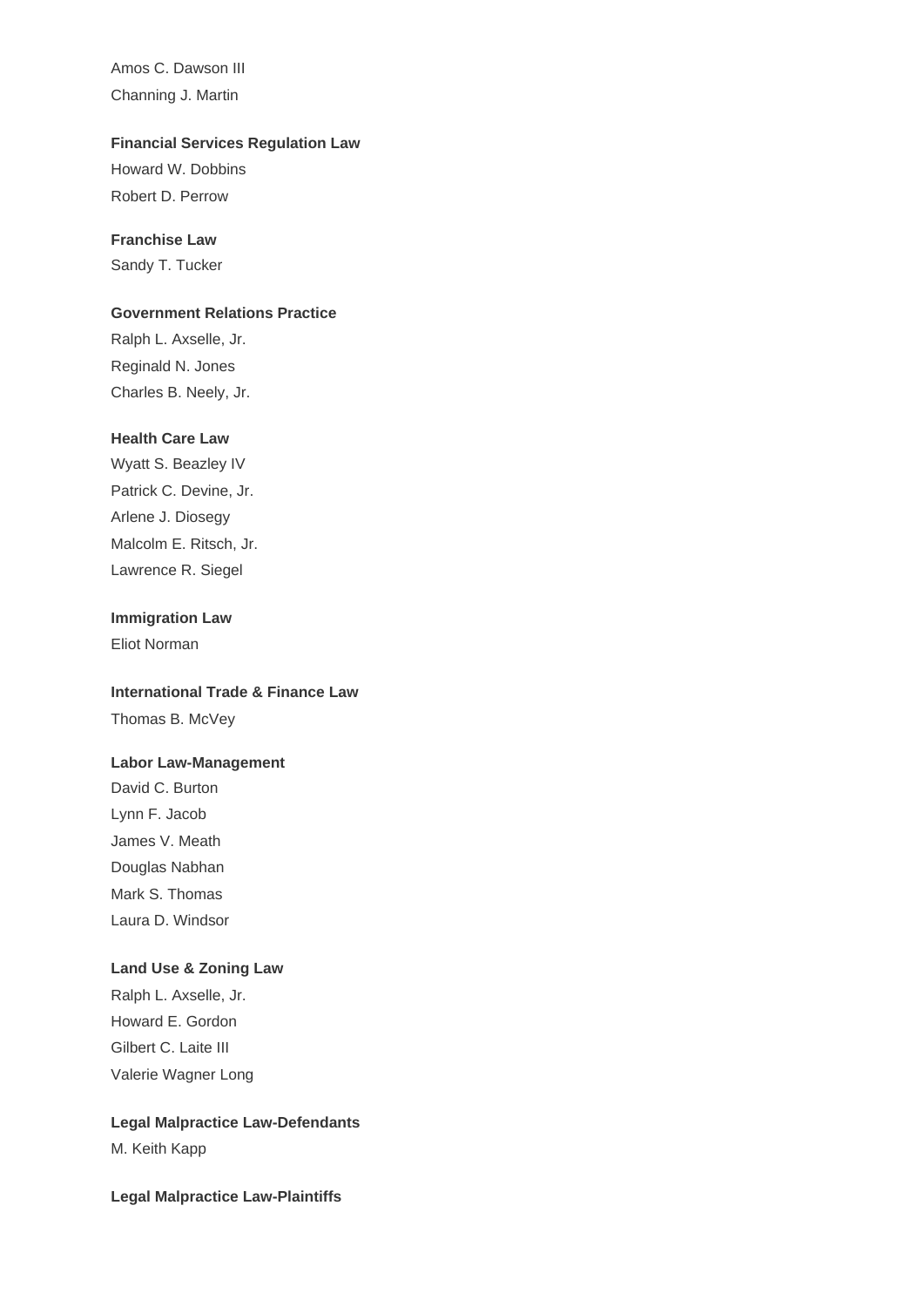#### M. Keith Kapp

#### **Litigation-Banking & Finance**

Paul Bliley George H. Bowles Calvin W. Fowler, Jr. Holmes P. Harden Monroe Kelly III Gilbert C. Laite III Robert D. Perrow William L. Stauffer, Jr. John L. Walker III

#### **Litigation-Bankruptcy**

Paul Bliley Holmes P. Harden William H. Schwarzschild III

#### **Litigation-Construction**

William D. Bayliss George H. Bowles Daniel L. Brawley Robert K. Cox Gilbert C. Laite III Stephen G. Test

#### **Litigation-Environmental**

Amos C. Dawson III Channing J. Martin

#### **Litigation-Intellectual Property**

Patrick R. Hanes Craig L. Mytelka

#### **Litigation-Labor & Employment**

David C. Burton Lynn F. Jacob Michael C. Lord Douglas Nabhan Sara Rafal

#### **Litigation-Land Use & Zoning** John L. Walker III

**Litigation-Mergers & Acquisitions** Calvin W. Fowler, Jr.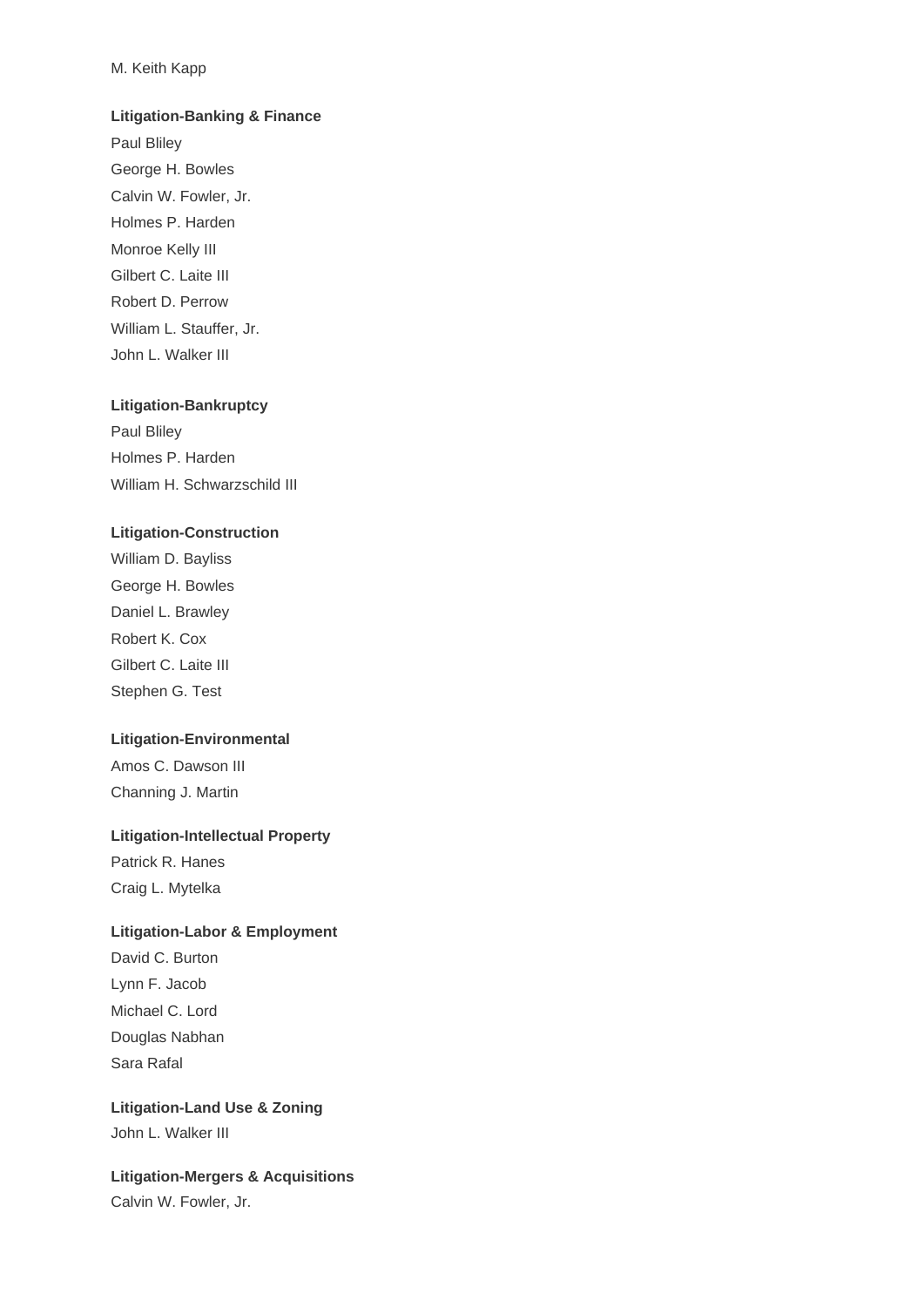#### **Litigation-Patent**

Craig L. Mytelka Robert C. Van Arnam

#### **Litigation-Real Estate**

William D. Bayliss George H. Bowles Steven D. Delaney Gilbert C. Laite III Williams L. Stauffer, Jr. Stephen G. Test John L. Walker III

## **Litigation-Regulatory Enforcement (SEC, Telecom, Energy)**

Robert D. Perrow

#### **Litigation-Securities**

George H. Bowles

#### **Litigation-Trusts & Estates**

George H. Bowles Joseph A. Di Julio Elizabeth Mason Horsley Elizabeth Davenport Scott

#### **Litigation & Controversy-Tax**

Charles B. Neely, Jr. Nancy S. Rendleman Charles L. Steel IV

#### **Media Law**

Philip H. Goodpasture

#### **Mergers & Acquisitions Law**

R. Brian Ball Stephen W. Burke Robert C. Dewar Thomas R. Frantz Lawrence R. Siegel

#### **Personal Injury Litigation-Defendants**

Daniel L. Brawley W.F. Drewry Gallalee Robert L. Samuel, Jr.

# **Product Liability Litigation-Defendants**

Turner A. Broughton

#### **Public Finance Law**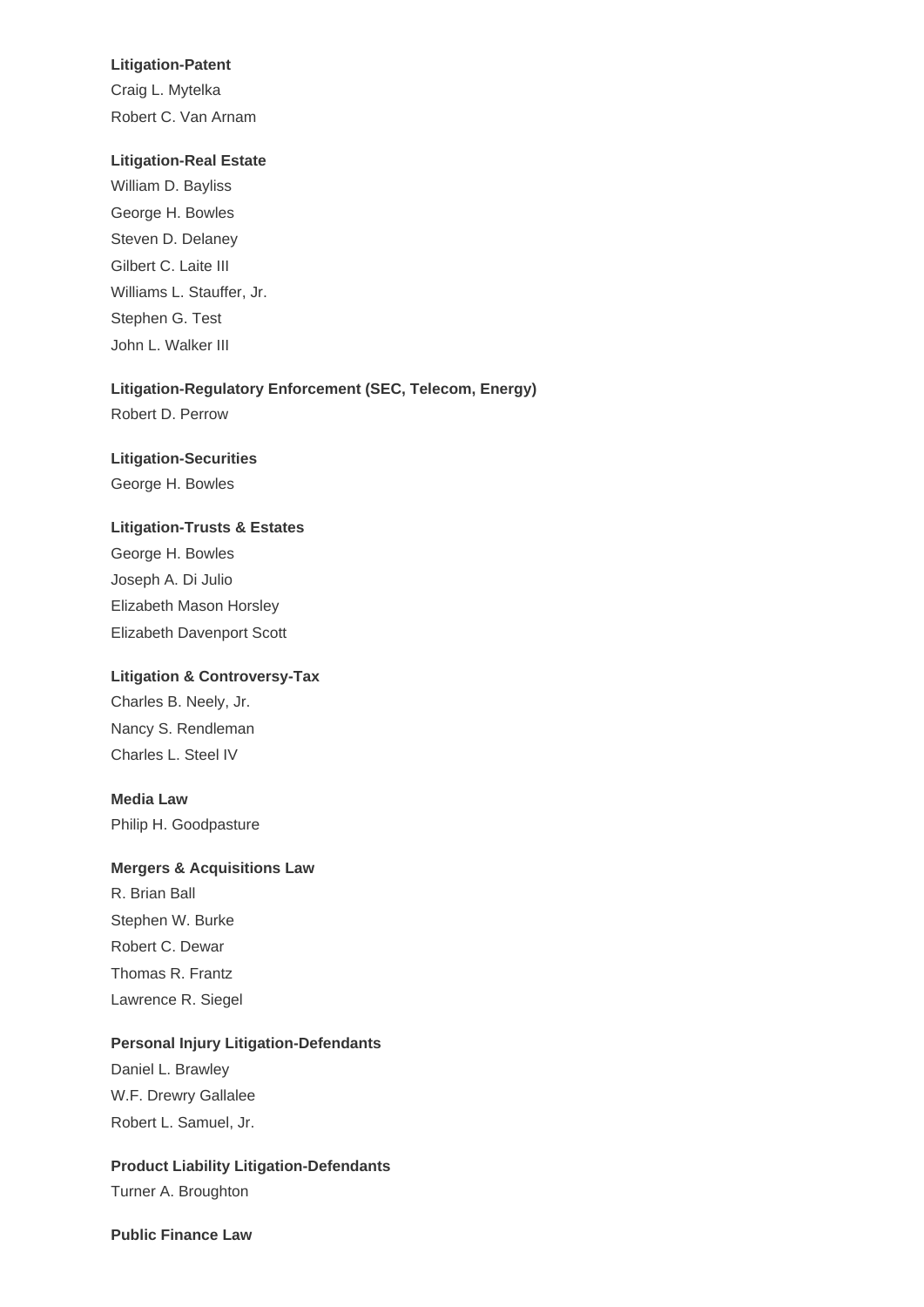William W. Harrison, Jr. R. Hart Lee William L. Nusbaum

**Railroad Law** Gilbert C. Laite III

#### **Real Estate Law**

Lawrence H. Bryant Charles L. Cabell Matthew Cheek Reuben G. Clark III Steven D. Delaney Allison T. Domson David R. Dorton H. David Embree Howard E. Gordon Eric A. Hauser A. Brooks Hock Monroe Kelly III Gilbert C. Laite III Joseph H. Latchum, Jr. Valerie Wagner Long John M. Mercer Robert C. Nusbaum William L. Nusbaum Ronald R. Rogers

#### **Tax Law**

Farhad Aghdami Thomas R. Frantz J. Conrad Garcia Robert C. Nusbaum John M. Paris, Jr. Craig L. Rascoe Nancy S. Rendleman Charles L. Steel IV Albert J. Taylor, Jr.

#### **Trade Secrets Law**

Craig L. Mytelka

**Trademark Law** Craig L. Mytelka

**Trusts & Estates**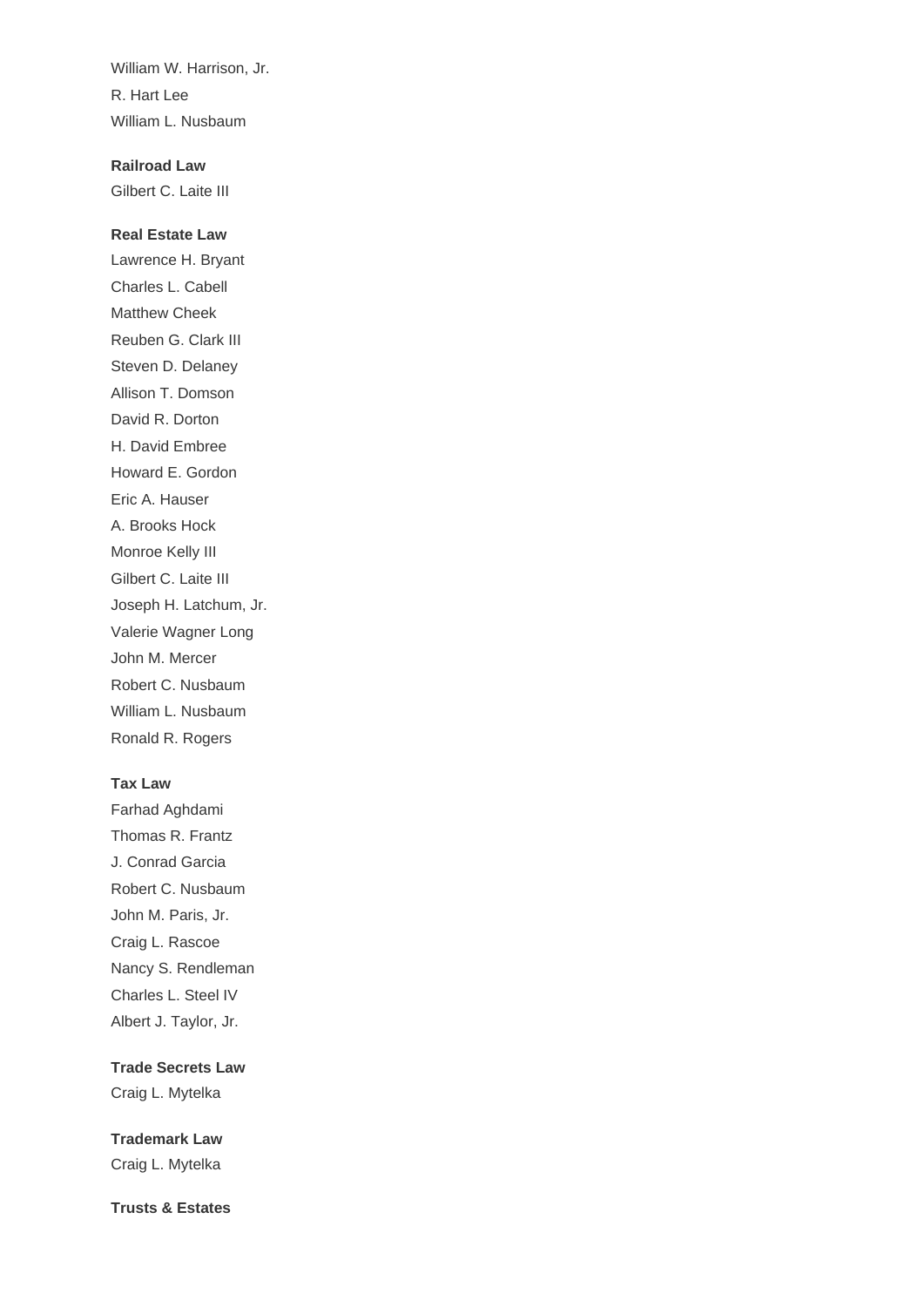Farhad Aghdami Joseph A. Di Julio Thomas R. Frantz Robert C. Nusbaum Julious P. Smith, Jr. Fielding L. Williams, Jr.

Venture Capital Law David L. Dallas, Jr.

More information about the Best Lawyers rankings, including the selection process, can be found here.

# Related People

- David D. Addison ? 804.420.6483 ? daddison@williamsmullen.com
- Farhad Aghdami ? 804.420.6440 ? aghdami@williamsmullen.com
- William D. Bayliss ? 804.420.6459 ? bbayliss@williamsmullen.com
- Wyatt S. Beazley, IV ? 804.420.6497 ? wbeazley@williamsmullen.com
- Gregory R. Bishop ? 804.420.6930 ? gbishop@williamsmullen.com
- George H. Bowles ? 757.473.5341 ? gbowles@williamsmullen.com
- Turner A. Broughton ? 804.420.6926 ? tbroughton@williamsmullen.com
- Lawrence H. Bryant ? 757.629.0712 ? lbryant@williamsmullen.com
- Stephen W. Burke ? 757.473.5332 ? sburke@williamsmullen.com
- David C. Burton ? 757.473.5354 ? dburton@williamsmullen.com
- Matthew E. Cheek ? 804.420.6923 ? mcheek@williamsmullen.com
- Robert K. Cox ? 703.760.5227 ? bcox@williamsmullen.com
- David L. Dallas, Jr. ? 434.951.5707 ? ddallas@williamsmullen.com
- Amos C. Dawson, III ? 919.981.4010 ? adawson@williamsmullen.com
- Steven D. Delaney ? 804.420.6398 ? sdelaney@williamsmullen.com
- William F. "Bill" Devine ? 434.951.5717 ? bdevine@williamsmullen.com
- Robert C. Dewar ? 804.420.6935 ? rdewar@williamsmullen.com
- Allison T. Domson ? 804.420.6915 ? adomson@williamsmullen.com
- Calvin W. "Woody" Fowler, Jr. ? 804.420.6442 ? wfowler@williamsmullen.com
- Thomas R. Frantz ? 757.473.5306 ? tfrantz@williamsmullen.com
- W.F. Drewry Gallalee ? 804.420.6460 ? dgallalee@williamsmullen.com
- J. Conrad Garcia ? 804.420.6910 ? cgarcia@williamsmullen.com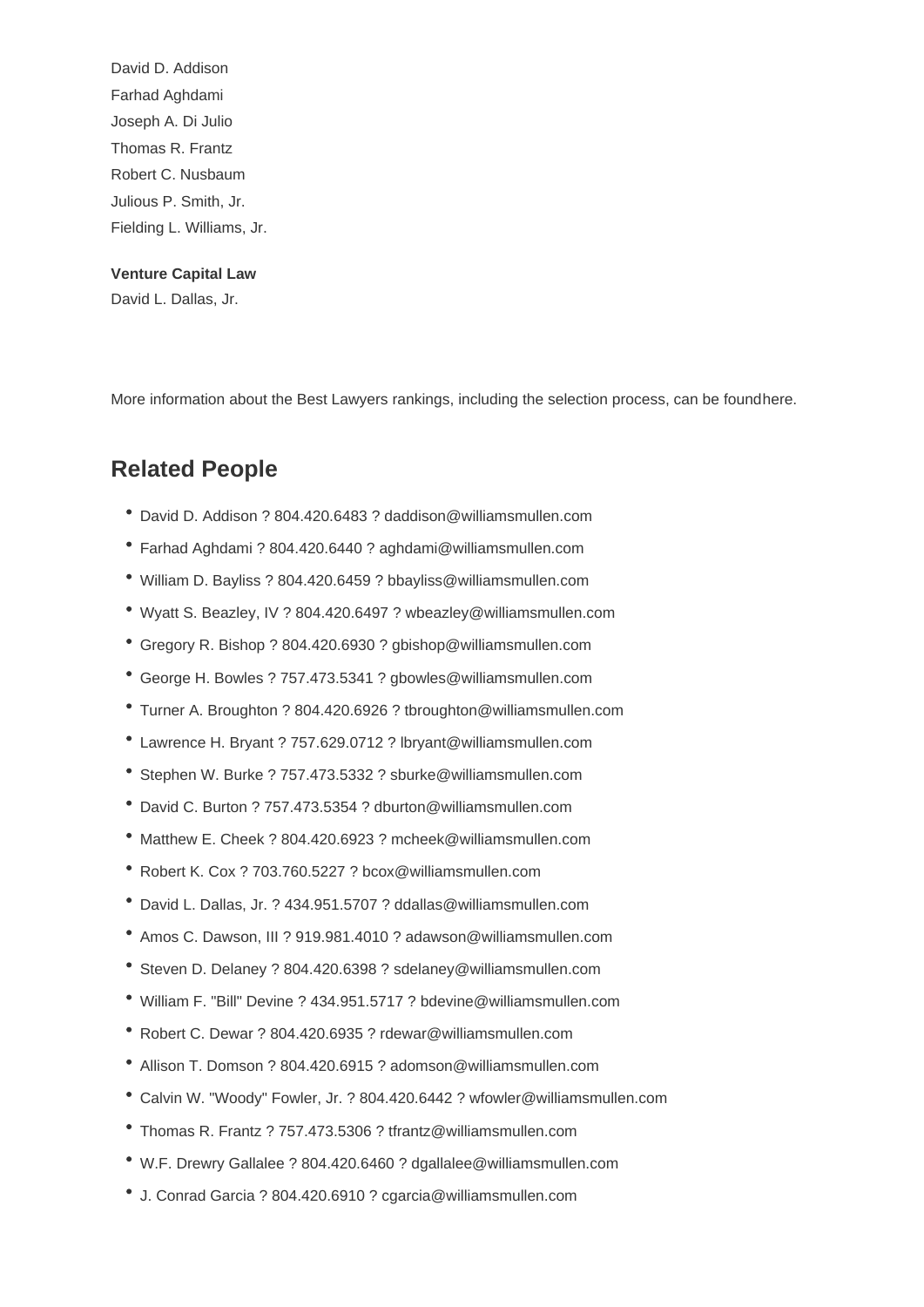- Philip H. Goodpasture ? 804.420.6904 ? pgoodpasture@williamsmullen.com
- Howard E. Gordon ? 757.629.0607 ? hgordon@williamsmullen.com
- Hon. Patrick O. Gottschalk ? 804.420.6425 ? pgottschalk@williamsmullen.com
- Patrick R. Hanes ? 804.420.6455 ? phanes@williamsmullen.com
- Holmes P. Harden ? 919.981.4011 ? hharden@williamsmullen.com
- Edmund D. "Ed" Harllee ? 703.760.5208 ? eharllee@williamsmullen.com
- A. Brooks Hock ? 804.420.6429 ? bhock@williamsmullen.com
- Charles E. "Chuck" James, Jr. ? 804.420.6529 ? cjames@williamsmullen.com
- Monroe "Mike" Kelly, III ? 757.473.5378 ? mkelly@williamsmullen.com
- Gilbert C. "Gib" Laite, III ? 919.981.4046 ? glaite@williamsmullen.com
- Valerie Wagner Long ? 434.951.5709 ? vlong@williamsmullen.com
- Michael C. Lord ? 919.981.4093 ? mlord@williamsmullen.com
- Channing J. Martin ? 804.420.6422 ? cmartin@williamsmullen.com
- Joseph R. Mayes ? 757.473.5339 ? jmayes@williamsmullen.com
- Thomas B. McVey ? 202.293.8118 ? tmcvey@williamsmullen.com
- John M. Mercer ? 804.420.6443 ? jmercer@williamsmullen.com
- Craig L. Mytelka ? 757.473.5336 ? cmytelka@williamsmullen.com
- William L. Nusbaum ? 757.629.0612 ? wnusbaum@williamsmullen.com
- John M. Paris, Jr. ? 757.473.5308 ? jparis@williamsmullen.com
- David F. Paulson, Jr. ? 919.981.4003 ? dpaulson@williamsmullen.com
- Robert D. Perrow ? 804.420.6446 ? bperrow@williamsmullen.com
- Ronald R. Rogers ? 919.981.4053 ? rrogers@williamsmullen.com
- C. Grigsby Scifres ? 757.473.5370 ? gscifres@williamsmullen.com
- Lawrence R. Siegel ? 757.473.5321 ? lsiegel@williamsmullen.com
- Julious P. Smith, Jr. ? 804.420.6408 ? jsmith@williamsmullen.com
- Aaron G. Spencer ? 919.981.4032 ? agspencer@williamsmullen.com
- Robert Van Arnam ? 919.981.4055 ? rvanarnam@williamsmullen.com
- Theron M. "Tad" vanDusen ? 919.981.4081 ? tvandusen@williamsmullen.com
- John L. Walker, III ? 804.420.6463 ? jwalker@williamsmullen.com
- Camden R. Webb ? 919.981.4021 ? crwebb@williamsmullen.com
- Fielding L. Williams, Jr. ? 804.420.6410 ? fwilliams@williamsmullen.com
- Laura D. Windsor ? 804.420.6466 ? lwindsor@williamsmullen.com

# **Related Services**

- Maritime
- Banking & Financial Services